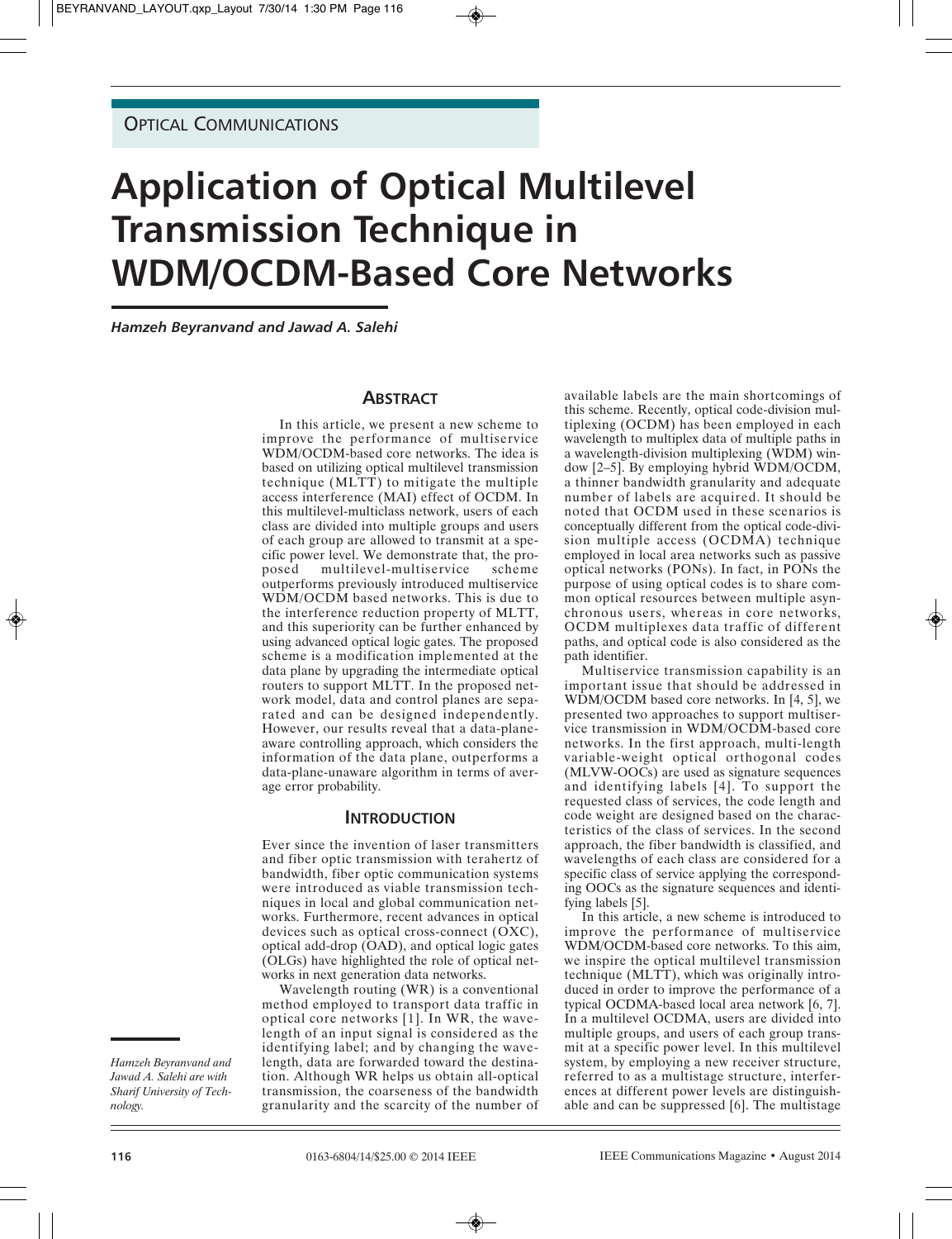receiver utilizes optical logic gates operating based on the power level of input signals. Our numerical results indicate that by employing MLTT, the performance of multiservice WDM/ OCDM-based network is substantially improved. Furthermore, in order to achieve more performance improvement, we propose to adapt the corresponding control plane so that the resource management and allocation are performed based on the information of the data plane. Our results reveal that data-plane-aware resource allocation outperforms data-plane-unaware resource allocation in terms of average error probability.

# **MULTILEVEL TRANSMISSION TECHNIQUE IN AN OCDMA SYSTEM**

### **MULTI-LENGTH VARIABLE-WEIGHT OCDMA SYSTEM**

The OCDMA system was primarily introduced as a viable technique to share fiber optic bandwidth among many asynchronous users in access networks [8]. This is mainly due to the distinct properties of OCDMA such as bandwidth sharing among temporally asynchronous users without any central controller and providing differentiated quality of service (QoS) at the physical layer. Generally, OCDMA is divided into two classes: incoherent and coherent. In a coherent OCDMA system, the phase of the optical signal is encoded with bipolar codes; in an incoherent OCDMA system, the intensity of optical signal is encoded with unipolar codes such as OOCs. OOCs are a family of binary sequences specified by  $(L, w, I_c)$ , where  $L$ denotes the code length, *w* indicates the code weight (the total number of ones in each code), and  $I_c$  is the maximum value of the cross-correlation and shifted auto-correlation [8]. In this article, due to its simplicity and ease of implementation, we focus on incoherent OCDMA. In incoherent OOC-based OCDMA, the QoS depends on the code properties and the number of transmitting users. It has been demonstrated that if the code weight increases, reasonable QoS is obtained [4]. Evidently, in this system all users have the same code parameters (code length and code weight); hence, all users have the same transmission rate and the same QoS. However, in order to provide multi-rate and differentiated QoS, *multi-length variable-weight* OOCs (MLVW-OOCs) have been introduced [4]. MLVW-OOCs are characterized by  $({L_1, L_2,})$ …, *LQ*}, {*w*1, *w*2, …, *wQ*},{*NC*(1), *NC*(2),….,  $N_{C(O)}$ , *Q*, *I*), where  $L_i$  and  $w_i$  denote the code length and code weight of class *i*, respectively.  $N_{C(i)}$  indicates the number of available codes in class *i*; *Q* is the number of classes; and *I* denotes the cross-correlation matrix [4]. In MLVW-OOC-based OCDMA, the code length and code weight are designed based on the requested class of services. In both OOC- and MLVW-OOCbased systems, the throughput limitation is a challenging issue that should be resolved. Hence, a novel transmission technique based on optical logic gates, optical multilevel transmission technique (MLTT), was proposed in [6, 7] to improve the throughput of incoherent OCDMA. In

MLTT, users are divided into multiple groups, and users of each group are allowed to transmit at a specific power level. Furthermore, at the receiver front-end, an interference remover utilizing optical logic gates is employed to mitigate the interference contributed by users of other groups (i.e., users with different power levels).

### **OPTICAL MULTILEVEL TRANSMISSION TECHNIQUE AND INTERFERENCE REMOVER**

In MLTT, users are divided into multiple groups, and users of each group transmit at a specific power level. Two receiver structures can be used in a multilevel system, asymmetric and symmetric structures. In an asymmetric structure, the receiver is an ordinary AND logic gate in which the power threshold of an input hard-limiter is equal to the power level of the corresponding user. In a symmetric structure, an interference remover based on optical logic gates is used instead of the input hard-limiter. In Fig. 1, the asymmetric and symmetric receivers for a *twolevel* system are compared. It can be observed that in an asymmetric structure, the low-power  $(P_1)$  interfering pulses can be suppressed at the receiver of high-power  $(P_2)$  users, while at the receiver of low-power users, both low-power and high-power pulses have the same effect. Consequently, the performance of the high-power users is improved, while the low-power users have the same performance as the ordinary *onelevel* OCDMA system. On the other hand, in a symmetric receiver, high-power interfering pulses can be removed at the low-power receiver. Hence in this structure, the performance of both low-power and high-power users are improved.

In a symmetric structure, instead of an input hard-limiter, an interference remover is employed (Fig. 1b). The interference remover is designed by utilizing optical logic gates such as optical AND, OR, and XNOR elements, in which the level of interference cancellation can be increased by using more optical logic gates. This structure is further referred to as multistage interference remover [6]. In Fig. 1c, twostage interference removers of a typical two-level OCMDA are illustrated.

# **MULTISERVICE WDM/OCDM-BASED CORE NETWORKS**

### **NETWORK MODEL**

In a WDM/OCDM-based network, data traffic is forwarded by label switching where the established path between source and destination (*s*, *d*) is referred to as a label switched path (LSP). In order to exploit WDM/OCDM multiplexing, we propose to separate the data and control planes. The data plane contains optical multiplexing, alloptical signal processing, and traffic forwarding at the intermediate routers, while the control plane executes all the signaling, controlling, and resource provisioning algorithms such as routing, code and wavelength assignment, path protection and restoration, and quality of service differentiation.

Figure 2a illustrates the network model considered for WDM/OCDM-based networks. As *Generally, OCDMA is divided into two classes: incoherent and coherent. In a coherent OCDMA system, the phase of the optical signal is encoded with bipolar codes; in an incoherent OCDMA system, the intensity of optical signal is encoded with unipolar codes such as optical orthogonal codes.*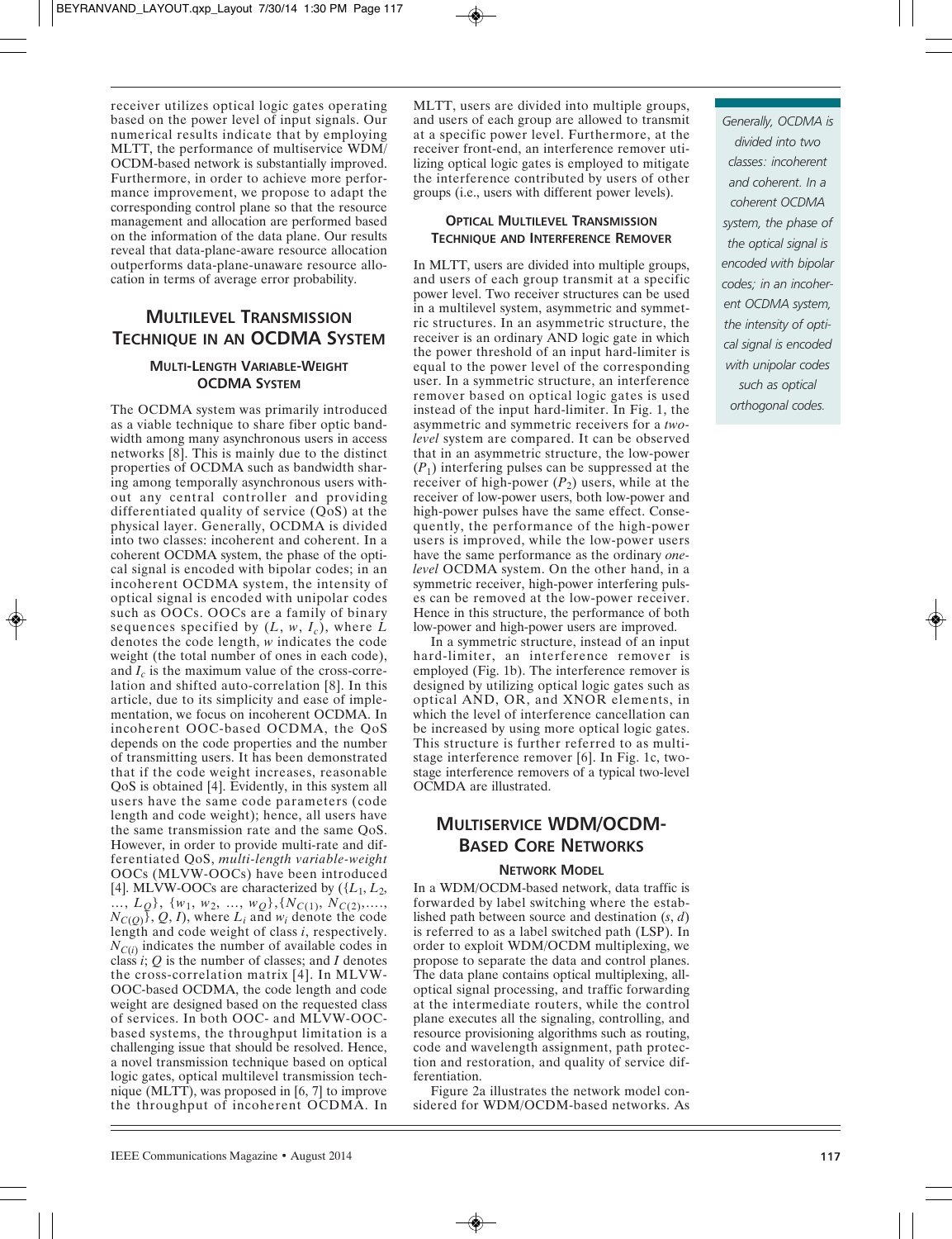

**Figure 1.** a) Asymmetric receiver in two-level signaling; b) one-stage symmetric receiver in two-level signaling; c) two-stage interference remover in two-level signaling.

can be seen, data of different LPSs are multiplexed in a WDM window using optical codes, and each wavelength and code pair,  $(\lambda, C)$  is considered as the path indentifying label. Figure 2b shows the WDM/OCDM labeling in a simple network. By employing hybrid WDM/OCDM as the multiplexing technique, instead of ordinary WDM, the number of available channels increases to  $N_w \times N_C$ , where  $N_w$  is the number of WDM channels and  $N_C$  denotes the number of optical codes used in each WDM window. Hence, in this new architecture, the number of available channels, and equivalently available labels, are multiplied by a factor of  $N_C$ . Evidently, the increase of available channels leads to the decrease of blocking probability and improvement of the overall network performance as well [4].

### **ROUTER ARCHITECTURE**

In a WDM/OCDM-based intermediate router, first, the wavelength and code of the input optical signal,  $(\lambda_{in}, C_{in})$ , are all-optically distinguished; then input signals are encoded and forwarded to the output port determined based on the information of the forwarding table. Figure 2c illustrates the basic building block of a WDM/OCDM router. As shown in the figure, each router has a forwarding table that maps the input (label/port#) to the output (label/port#). At the input of a router, wavelength demultiplexers and optical decoders are employed to detect the incoming label,  $(\lambda_{in}, C_{in})$ . The OXC switches the decoded signal to the input of the corresponding encoder of the output label  $(\lambda_{out},$ *C<sub>out</sub>*). If  $\lambda_{in} \neq \lambda_{out}$ , wavelength conversion should be performed at the OXC prior to switching the decoded signal. In Fig. 2c, the bandwidth classifications of input and output ports are also depicted. By comparing the input and output bandwidth classifications, we can envision the router's operation. As can be observed, the code and wavelength of LSP1 were switched, LSP7 was forwarded after fiber switching (space switching), and the other LSPs were forwarded to output ports without any change. It should be noted that an OXC is configured by a manage-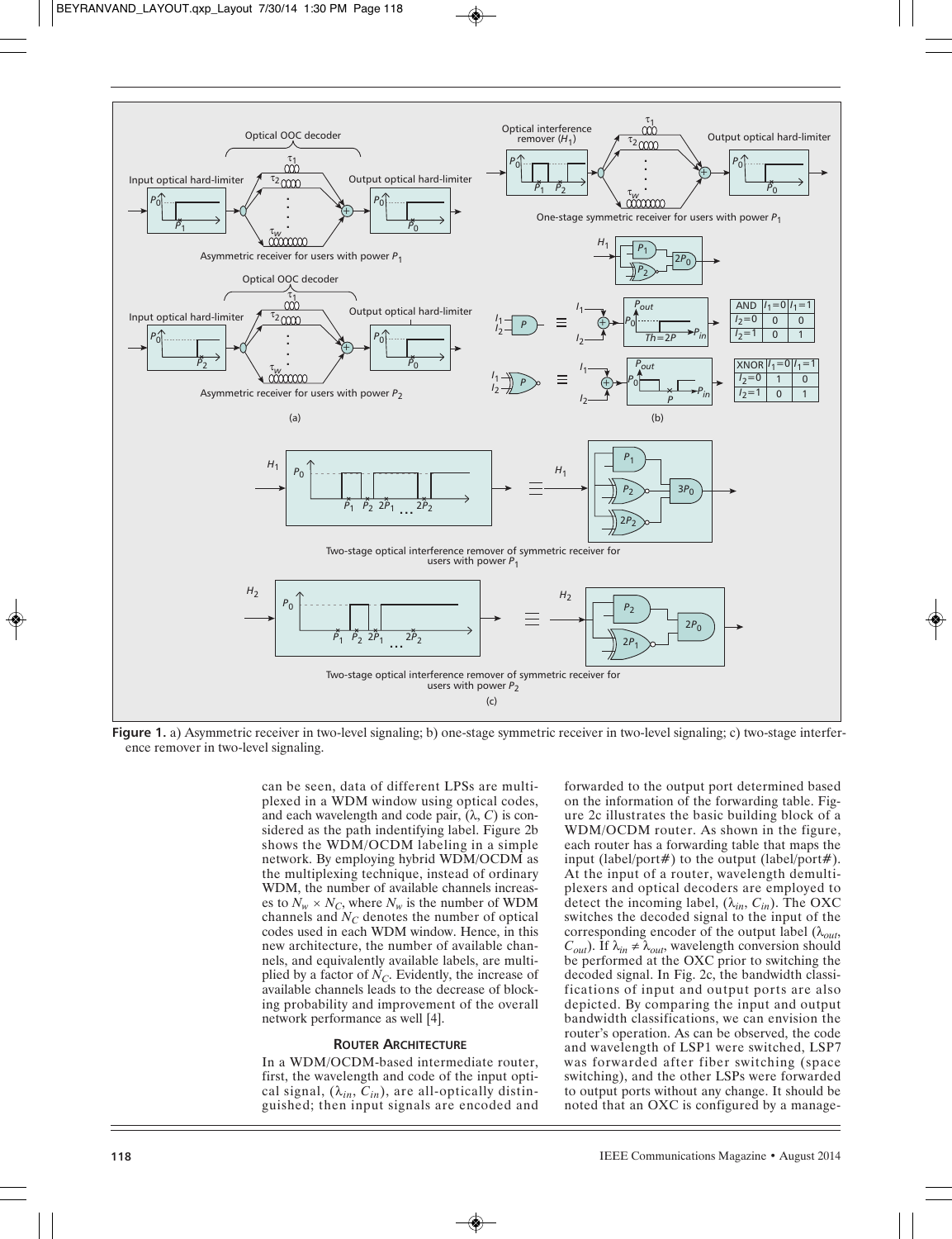

**Figure 2.** a) Network architecture; b) path labeling; c) router architecture in WDM/OCDM core network.

ment and controlling unit based on the recorded labels in the forwarding table. This configuration is performed in the path establishment period prior to the arrival of data traffic. Therefore, although OXC is configured by electrical signals in the path establishment phase, it switches data traffic optically in a transparent manner.

As multiservice transmission is an essential requirement for next generation optical networks, in [4, 5] we introduced two approaches to support multiservice transmission in WDM/ OCDM based networks. In [4], MLVW-OOCs are employed as the coding sequences, and in [5], we classified fiber bandwidth into the number of wavebands and used each waveband for a specific class of service. In this article, we refer to the first scheme as a MLVW-OOC-based network (MBN) and the second as a bandwidth classified network (BCN).

### **CONTROL PLANE ISSUES**

As mentioned earlier, the routing, signaling, and other management protocols are handled at the control plane. The Open Shortest Path First (OSPF) protocol finds the shortest path of a given (*s*, *d*), and the Label Distribution Protocol (LDP) determines the necessary labels of the intermediate routers along the designated path.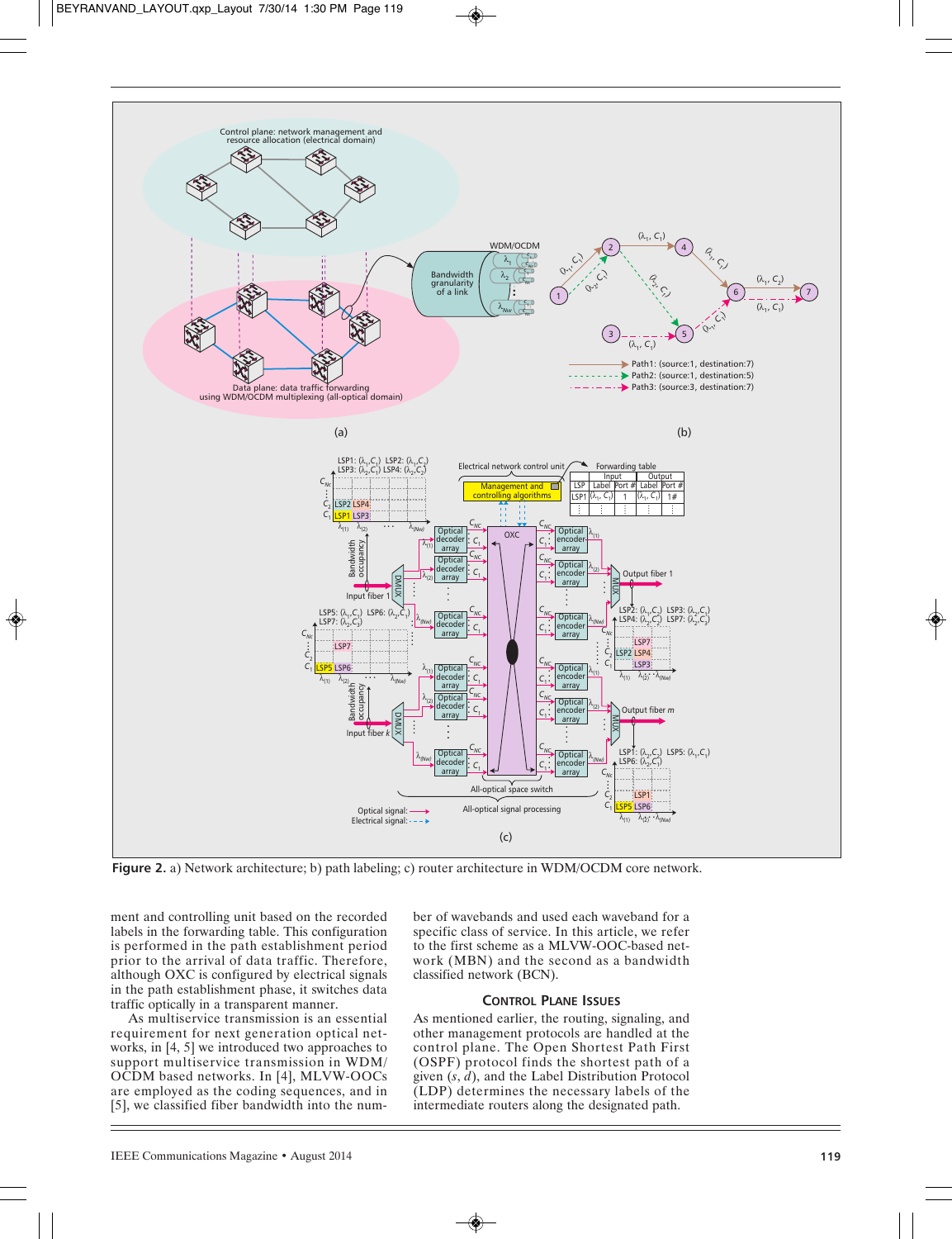

**Figure 3.** Bandwidth classification in: a) conventional MBN and multilevel-MBN; b) conventional BCN and multilevel-BCN.

Generally, due to the separation of data and control planes, there is no restriction for the management protocols. However, we propose to employ generalized multiprotocol label switching (GMPLS) to execute management and control issues such as traffic engineering, path protection and restoration, QoS differentiation, and resource reservation. GMPLS is preferred due to the fact that it is a protocol suite extending MPLS to manage further classes of interfaces and switching technologies. The switching capabilities supported by GMPLS are packet switching, layer 2 switching, time slot switching, and fiber switching [1]. Hence, GMPLS is a promising candidate for the control plane of WDM/ OCDM. To this aim, GMPLS should be modified in order to manage the code switching capability, and new Type-Length-Values  $(\tilde{TLVs})$ , which is a common way to encode variable-sized information, should be defined for the WDM/ OCDM parameters. In future studies, similar approaches introduced in [9, 10] can be utilized to modify the GMPLS protocol suite in order to support the WDM/OCDM data plane.

# **MULTILEVEL-MULTISERVICE WDM/OCDM-BASED CORE NETWORKS DATA PLANE**

In order to increase the throughput of a multiservice WDM/OCDM network, we propose a new scheme based on the optical MLTT. This technique improves the efficiency of both MBNs and BCNs. In an MBN, we can provide *Q* classes of services in each wavelength, and the total number of available labels in *class q*  $(N_{L(q)})$  is  $N_{C(q)} \times N_w$  where  $N_{C(q)}$  denotes the number of available MLVW-OOC codes in class  $q$ , and  $N_w$ indicates the number of wavelengths in a fiber. To employ MLTT in MBNs, users of each class are divided into *M* groups, and users of each group transmit at a specific power level. Let  $P_1$ ,  $P_2, \ldots, P_M$  denote the power levels of *M* groups, and  $P_1 < P_2 < \ldots < P_M$ . Figure 3a illustrates the bandwidth classification of a conventional MBN and the proposed multilevel-MBN. In a multilevel-MBN, *Q* classes of service are available in each wavelength, and users of each class are divided into *M* groups.

Similarly, in order to apply MLTT in a BCN, users of each class are divided into *M* groups. Figure 3b represents the bandwidth classification of a conventional BCN and the proposed multilevel-BCN. In a BCN,  $N_{L(q)}$  is  $N_{C(q)} \times N_{w(q)}$ , where  $N_{w(q)}$  denotes the number of assigned wavelengths to *class q* users. It should be noted that in the wavelengths assigned to *class q*, OOCs with the same parameters  $(L_q, w_q, N_{C(q)})$  are employed. By comparing Figs. 3a and 3b, it can be observed that in an MBN, *Q* classes of service are provided in each wavelength, while in a BCN, only one class of service is provided in  $N_w(q)$  wavelengths. In an MBN, the performance of all classes are related to one another, whereas in a BCN, signals of each class are transmitted in separate wavelengths, and users of different classes do not affect the performance of each other.

Figure 4 illustrates the architecture of the proposed multilevel WDM/OCDM router. In the figure,  $H_i$  is the multistage interference remover of the *i*th power group, *Ain* represents the input optical amplifier;  $A_i$  indicates the out-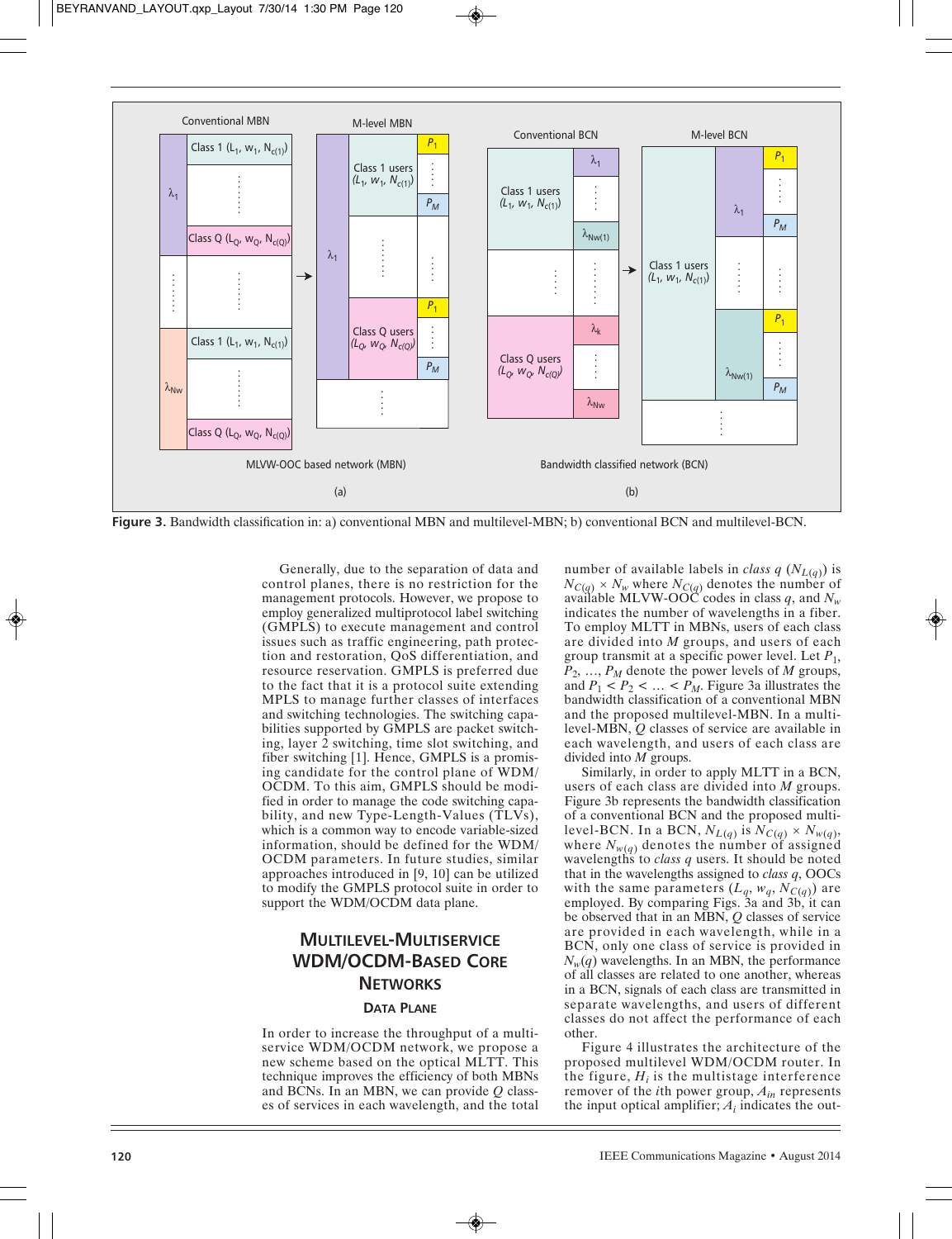

**Figure 4.** Multilevel-multiservice WDM/OCDM-based router.

put optical amplifier used for power group *i*; and *Po* denotes the optical power level at the output of the interference remover. The input optical amplifiers are employed to compensate for the fiber attenuation and splitter loss, while the output optical amplifier of group *i* is used to increase the optical power level of the output signal to  $P_i$ , where  $P_i$  denotes the optical power level of group *i*.

### **CONTROL PLANE**

In a multilevel-multiservice WDM/OCDM, due to the separation of the data and control planes, the data plane does not impose any restriction on the management and controlling algorithms of the control plane. However, as we show in the next section, by exploiting the data plane information such as the number of active codes in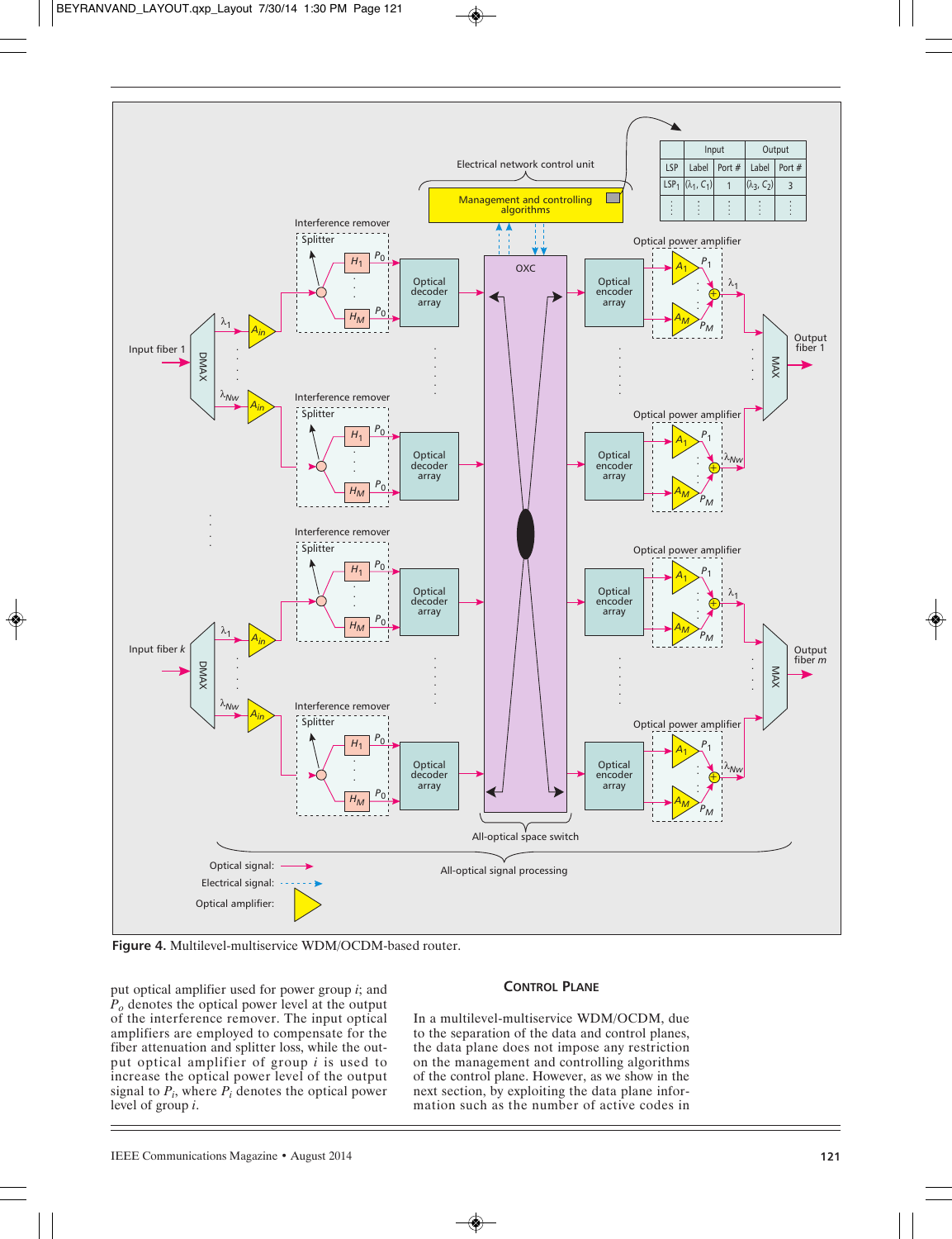*DPA-RA exploits dynamic information of active paths to track the network status and assign the most appropriate channel minimizing multiple access interference (MAI). This information can be obtained by updating the forwarding table of the intermediate router after each path establishment and termination.*

each WDM window and power group, the performance of the data plane in terms of error probability is improved.

In a cross-layer approach, optical resources (wavelength, code, and power) should be allocated in such a way that data traffic is evenly distributed along available bandwidth, and the interference among active paths is reduced. To this aim, we propose data-plane-aware resource allocation (DPA-RA), which considers the number of occupied codes of WDM windows and selects a WDM window with maximum free codes. Then it chooses one free codes of the designated WDM window and determines the power level so that different power groups have the same number of active channels (to this aim, it selects a power group with minimum active users). A common alternate for DPA-RA is data-plane-unaware resource allocation (DPU-RA) in which the wavelength, code, and power of paths are allocated randomly by considering the available free channels.

It should be noted that DPA-RA exploits dynamic information of active paths to track the network status and assign the most appropriate channel minimizing multiple access interference (MAI). This information can be obtained by updating the forwarding table of the intermediate router after each path establishment and termination.

# **COMPARISON AND NUMERICAL RESULTS**

In this section, in order to highlight the superiority of the proposed multilevel-multiservice WDM/OCDM scheme, we evaluate the probability of outage  $(P_{out})$  and blocking probability (*BP*), where *Pout* represents the probability that the error probability  $(P_e)$  exceeds a predetermined value, and *BP* indicates the probability that all channels are occupied and an arrived connection request is blocked. Furthermore, the average error probability  $(P_{e(av)})$  in each link is computed for both introduced resource allocation algorithms (i.e., DPA-RA and DPU-RA).

#### **PROBABILITY OF OUTAGE**

First, we evaluate the probability of outage for the MBN scheme,  $P_{out}^{MBN}$ . In an MBN,  $\overline{P}_e$  is a function of the code parameters and the number of transmitting users. Evidently, in order to have a specific  $P_e$  ( $P_{e(\text{max})}$ ), the number of interfering users should be less than a threshold, which hereafter is referred to as the degradation threshold  $(d<sub>th</sub>)$ . In other words, if the number of interfering users in *class q* ( $N_{I(q)}$ ) exceeds  $d_{th(q)}$  $(d<sub>th</sub>$  of class *q*), the specified QoS is declined. Furthermore,  $P_{e(i)}$  depends on the number of class *i* interfering users and the number of interfering users at the other classes as well. Therefore, *Pout MBN* is computed as follows:

$$
P_{out}^{MBN} = 1 - \Pr(N_{I(1,1)} < d_{th(1,1)}, N_{I(1,2)} \n< d_{th(1,2)}, \ldots, N_{I(Q,2)} < d_{th(Q,2)}) \tag{1}
$$

where  $N_{I(q,j)}$  and  $d_{th(q,j)}$  are the number of users and the degradation threshold of the class *q* users in the power group *j*, respectively. This probability can be obtained by considering the probability density function (pdf) of active LSPs in each class. Furthermore,  $d_{th(i)}$  for the given  $P_{e(max)}$  is computed using the error probability relation derived for multilevel-multiservice OCDMA [7].

In a BCN, users of different classes transmit on separate wavelengths; hence, the QoS of different classes is independent. Therefore, the probability of outage for class *i*,  $P_{out(i)}^{BCN}$ , only depends on the number of class *i* users transmitting at different power groups, and it can be evaluated as follows:

$$
P_{out(i)}^{BCN} = 1 - \Pr(N_{I(i,1)} < d_{th(i,1)}, N_{I(i,2)} < d_{th(i,2)}). \tag{2}
$$

In what follows, a typical *two-class two-level* WDM/OCDM scheme is investigated by considering a Poisson traffic model and link-based performance analysis. The employed optical codes in MBNs and BCNs are characterized by  $(L =$  $\{400, 600\}, w = \{16, 14\}, N_C = \{20, 20\}, Q = 2$  $I = [I(i, j) = 2$  for  $i, j = 1,2]$ ) and (class 1: { $L_1 =$ 400,  $w_1 = 18$ ,  $N_{C1} = 32$ ,  $I_1 = 2$ , class 2: { $L_2 =$ 600,  $w_2 = 20$ ,  $N_{C2} = 52$ ,  $I_2 = 2$ }), respectively. Furthermore, the maximum allowable  $P_e$  for both classes is  $P_{e(max-1)} = 10^{-12}$ . It should be noted that the codes' parameters are chosen to provide a two-rate class of services, where the transmission rate of class 1 is higher than that of class 2, because  $L_1 < L_2$ .

Figure 5a represents *Pe* vs. the number of interfering users for an MBN and a BCN, respectively. In Fig. 5a, for a *one-level* system, *x* denotes the number of interfering users of class 1 and class 2 (i.e.,  $x = N_{I(1)} = N_{I(2)}$ ); for a *two-level* system,  $\hat{x} = (N_{I(1,1)} + N_{I(1,2)}) = (N_{I(2,1)} + N_{I(2,2)})$ where  $N_{I(1,1)} = N_{I(1,2)}$  and  $N_{I(2,1)} = N_{I(2,2)}$ . Furthermore, the terms *two-level one-stage* and *twolevel three-stage* represent two-level MLTTs that have receivers capable of one and three stages of interference cancellation, respectively.

From the figures, the degradation thresholds for  $P_{e(max)} = 10^{-12}$  are obtained as follows:

- MBN: one-level WDM/OCDM:  $d_{th(1)} = 9$ ,  $d_{th(2)}$  = 6, two-level one-stage WDM/OCDM:  $d_{th(1,1)} = 7$ ,  $d_{th(1,2)} = 7$ ,  $d_{th(2,1)} = 5, d_{th(2,2)} = 5$ , and two-level twostage WDM/OCDM:  $d_{th(1,1)} = 9$ ,  $d_{th(1,2)} =$ 9,  $\bar{d}_{th(2,1)} = 7$ ,  $d_{th(2,2)} = 7$ .
- BCN: one-level WDM/OCDM:  $d_{th(1)} = 13$ ,  $d_{th(2)}$  = 19, two-level one-stage WDM/OCDM:  $d_{th(1,1)} = 9$ ,  $d_{th(1,2)} = 9$ ,  $d_{th(2,1)} = 13$ ,  $d_{th(2,2)} = 13$ , and two-level two-stage WDM/OCDM:  $d_{th(1,1)} = 12$ ,  $d_{th(1,2)} = 12, d_{th(2,1)} = 17, d_{th(2,2)} = 17.$

The obtained values for different scenarios reveal that by using MLTT, the degradation threshold is increased, and as a result, more paths can be served simultaneously.

In Fig. 5b, the probability of outage of the MBN and BCN is plotted vs. the offered load, *r*. We have assumed that the number of wavelengths is  $N_w = 20$ , and the activity coefficient of the connected LSP is  $\rho = 0.5$ . Results show that for both schemes, MBN and BCN, the probability of outage is reduced by using a multilevel signaling technique. Furthermore, by increasing the stages of the interference remover, more improvement is achieved.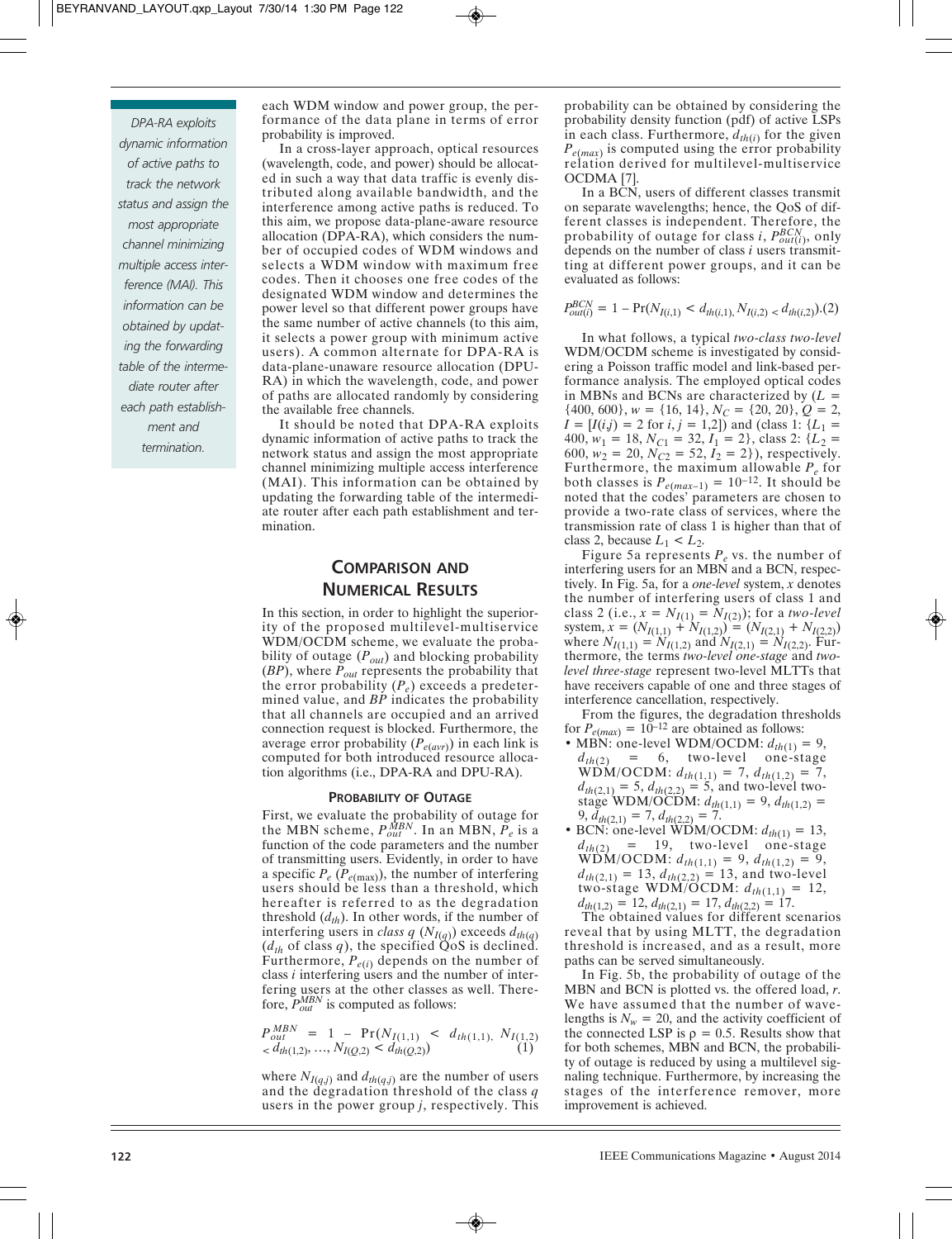

**Figure 5.** a) The error probability; b) probability of outage for both MBN and BCN.

It should be noted that due to the separation of different classes in multilevel-BCN, a twoclass two-level BCN outperforms a two-class two-level MBN. In both schemes the total number of available labels are the same; however, they have different numbers of *class 1* or *class 2* labels in a single wavelength. Furthermore, the  $d_{th}$  of multilevel-BCN is greater than that of multilevel-MBN.

#### **BLOCKING PROBABILITY**

The blocking probability (BP) is evaluated using the pdf of the number of occupied channels,  $P_A(a)$ , as follows:

$$
BP = 1 - \Pr(a < N_A) = 1 - \sum_{a=0}^{N_A} \bar{1} P_A(a),\tag{3}
$$

where  $N_A$  is the number of available channels.

It should be noted that Eq. 3 can be computed for different scenarios by using the corresponding  $P_A(a)$  given in [5], which was obtained using a Poisson traffic model and the Erlang loss formula. Figure 6a compares the *BP* of different scenarios. As can be observed, by using WDM/ OCDM instead of WDM, BP is reduced. Moreover, by employing MLTT, the number of available channels is increased, and hence *BP* is further reduced.

# **DATA-PLANE-AWARE VS. DATA-PLANE-UNAWARE RESOURCE ALLOCATION**

In order to investigate the effect of resource allocation (RA) algorithms on the data plane performance, we have simulated one-level and two-level WDM/OCDM under the control of DPA-RA and DPU-RA approaches, and computed the corresponding average error probabilities  $(P_{e(avr})$ . It should be noted that  $P_{e(avr)}$  is computed by averaging over the  $P_e$  of WDM windows.

Figure 6b compares the *Pe*(*ave*) of an MBN and a BCN controlled by DPA-RA and DPU-RA. Results reveal that for both MBNs and BCNs, DPA-RA outperforms DPU-RA; this is due to the fact that DPA-RA distributes active paths uniformly among WDM windows, whereas DPU-RA only considers the available channels,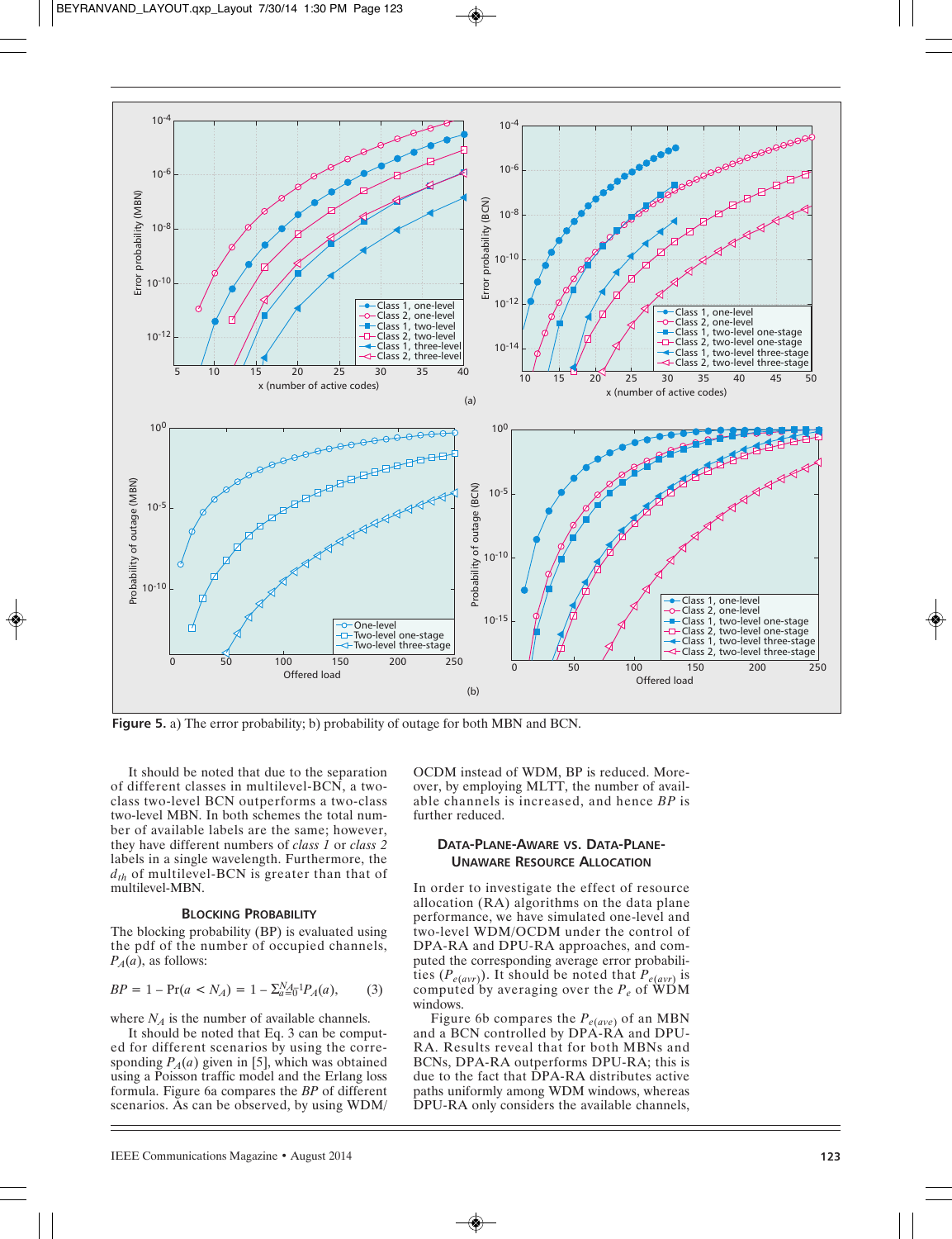

**Figure 6.** a) The blocking probability; b) average error probability for both MBNs and BCNs.

and as a result active paths are randomly distributed among WDM windows, and average error probability is degraded. Furthermore, as offered load increases, both RA algorithms have the same performance. This is basically due to the fact that in high offered load all available channels are occupied and the RA methods can not affect the data-plane performance.

### **CONCLUSION**

In this article, we have proposed a new scheme to improve the performance of multiservice WDM/OCDM-based core networks. The idea is based on using optical multilevel transmission technique in which users of each class are divided into multiple groups, and users of each group transmit at a specific power level. We began by describing the network model, router architecture, and control issues of a one-level WDM/ OCDM network; then we introduced the proposed optical multilevel WDM/OCDM scheme. The network model is based on the separation of data and control planes, which causes the controlling algorithm to be selected without any restriction imposed by the data plane. However, we propose to employ GMPLS as the control plane to execute management and control issues such as traffic engineering, path protection and restoration, QoS differentiation, and resource reservation. GMPLS is preferred due to the fact that it is a protocol suite extending MPLS to manage further classes of interfaces and switching technologies; hence, it is a suitable protocol suite to control the proposed optical multilevel WDM/OCDM-based data plane.

In this article, a simple two-class two-level network has been investigated. The results reveal that using WDM/OCDM instead of WDM improves the blocking probability. Furthermore, the use of optical multilevel transmission technique enhances the performance of both MBNs and BCNs in terms of probability of outage, blocking probability, and average error probability. Finally, we have shown that the resource allocation algorithm executed at the control plane can affect the data plane performance. The comparison of the introduced data-planeaware and data-plane-unaware resource allocation methods reveals that the DPA-RA improves